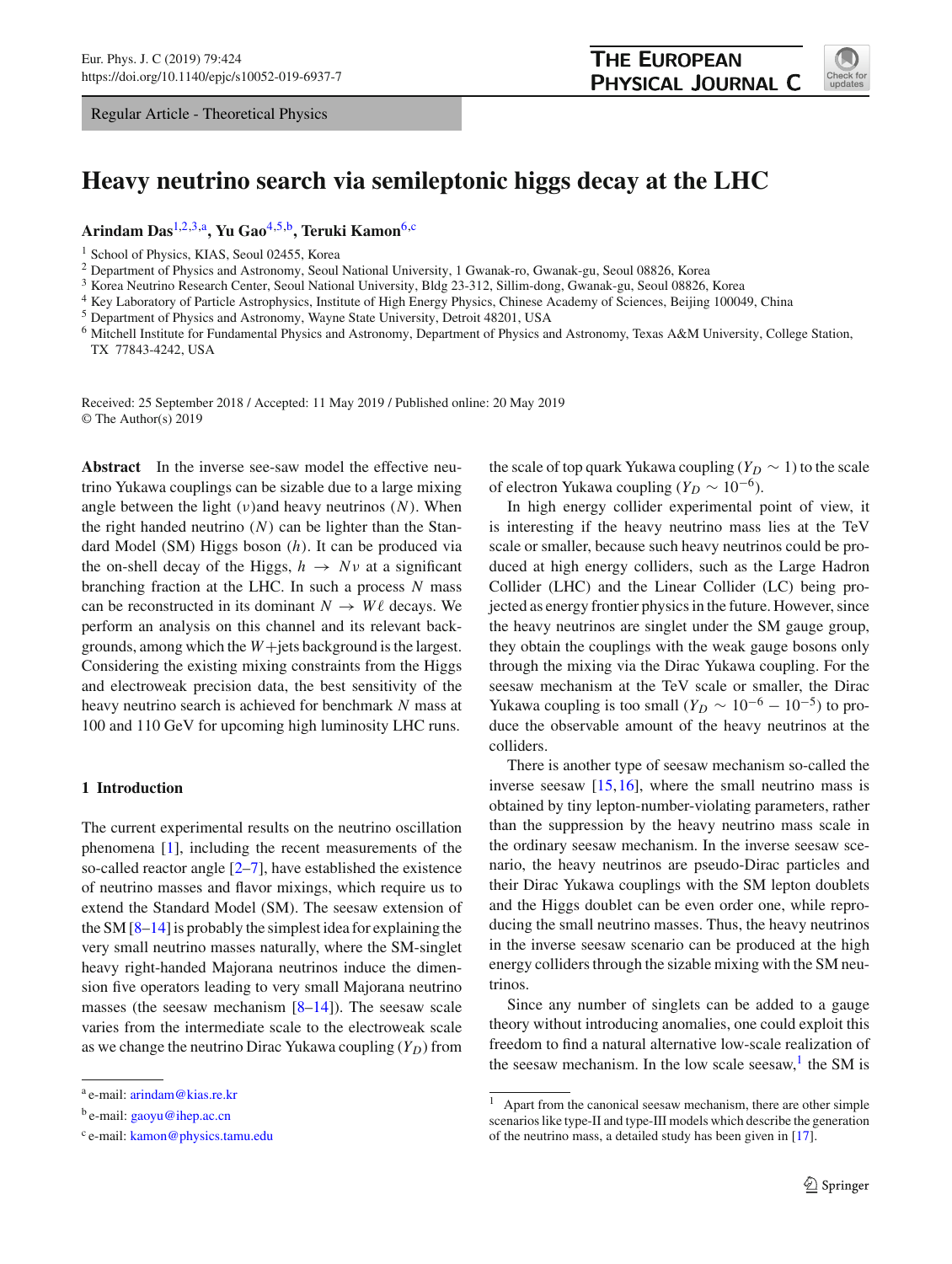extended by  $n_1$  SM singlet RHNs  $N_R$  and  $n_2$  sterile neutrinos *S*. For the simplicity we consider a basis where the charged leptons are identified with their mass eigenstates. Hence before the electroweak symmetry breaking (EWSB) we write the general interaction Lagrangian as

<span id="page-1-0"></span>
$$
-\mathcal{L}_{int} = Y_1 \overline{\ell_L} H N_R + Y_2 \overline{\ell_L} H S + M_N \overline{N_R^c} S + \frac{1}{2} \mu \overline{S^c} S
$$

$$
+ \frac{1}{2} M_R \overline{N_R^c} N_R + h.c.
$$
(1)

where  $\ell_L$  and  $H$  are the SM lepton and Higgs doublets, respectively.  $Y_1$  and  $Y_2$  are the Yukawa coupling matrices of dimensions  $3 \times n_1$  and  $3 \times n_2$  respectively.  $M_R$  and  $\mu$ are Majorana mass matrices for  $N_R$  and  $S$  of dimensions  $n_1 \times n_1$  and  $n_2 \times n_2$ , respectively. Due to the presence of  $\mu$ and *MR* mass parameters the lepton number is broken. After the EWSB breaking, from Eq. [1](#page-1-0) we get

$$
-\mathcal{L}_{mass} = M_D \overline{\nu_L} N_R + M \overline{\nu_L} S + M_N \overline{N_R^c} S + \frac{1}{2} \mu \overline{S^c} S +\frac{1}{2} M_R \overline{N_R^c} N_R + h.c.
$$
 (2)

where  $M_D = Y_1 \frac{v}{\sqrt{2}}$ ,  $M = Y_2 \frac{v}{\sqrt{2}}$  and  $\lt H \gt \lt \frac{v}{\sqrt{2}}$ . Hence the neutral fermion mass matrix can be written as

<span id="page-1-1"></span>
$$
-\mathcal{L}_{mass} = \frac{1}{2} \left( \overline{\nu_L} \ \overline{N_R^c} \ \overline{S^c} \right) \begin{pmatrix} 0 & M_D & M \\ M_D^T & M_R & M_N \\ M^T & M_N^T & \mu \end{pmatrix} \begin{pmatrix} \nu_L^c \\ N_R \\ S \end{pmatrix} . \tag{3}
$$

From Eq. [3](#page-1-1) we can get a variety of the seesaw scenarios by setting respective terms to be zero. $<sup>2</sup>$  The simplest scenario</sup> is the inverse seesaw  $[15,16]$  $[15,16]$  model which has been studied in [\[18](#page-8-4)[,19](#page-8-5)] using vacuum stability and fitting the neutrino oscillation data considering  $M$  and  $M_R$  to be zero [\[15](#page-8-1)[,16](#page-8-2)]. Sub-matrices  $M_N$  and  $\mu$  did not arrive from the  $SU(2)_L$ symmetry breaking whereas  $\mu$  is the lepton number violating mass term. Hence they might follow the hierarchy  $M_N$  >>  $M_D$  >>  $\mu$ . The value of  $\mu$  can be small by 't Hooft's naturalness criteria [\[20](#page-8-6)] since the expected degree of lepton number violation becomes naturally small. In a common scenario each of  $M_N$ ,  $M_D$  and  $\mu$  are 3  $\times$  3 matrices (See, Ref. [\[21](#page-8-7)] where a minimal scenario has been studied. In this article we consider a minimal scenario where two generations of the RHNs are involved such a scenario can satisfy the neutrino oscillation data. The effective light neutrino

mass matrix can be written under the seesaw approximation as

$$
M_{\nu}^{\text{light}} \sim M_D (M_N^T)^{-1} \mu M_N^{-1} M_D^T \tag{4}
$$

where as in the heavy sector we will have the three pairs of degenerate pseudo-Dirac neutrinos of masses of order  $M_N \mp \mu$ . The smallness of  $M_{\nu}^{\text{light}}$  is naturally obtained from both of the smallness of  $\mu$  and  $\frac{M_D}{M_N}$ . Hence  $M_{\nu}^{\text{light}} \sim \mathcal{O}(0.1)$ eV can be obtained from  $\frac{M_D}{M_N} \sim 0.01$  and  $\mu \sim \mathcal{O}(100)$ eV. Thus the seesaw scale can be lowered considering *Y*<sup>1</sup> ∼  $O(0.1)$  which implies  $M_D \sim 10$  GeV and  $M_N \sim 1$  TeV. The inverse seesaw scenario has also been discussed in the super-symmetric context in Ref. [\[22\]](#page-8-8) (and also the references there in). The inverse seesaw scenario has been discussed under the general parametrization in [\[23](#page-8-9)] using Casas-Ibarra conjecture for general  $Y_D$ . In [\[25](#page-8-10)[,26](#page-8-11)] the Casas-Ibarra parametrization has been used to study the inverse seesaw scenario. A generalized scenario of the inverse seesaw has been discussed under the left-right scenario has been discussed in Ref. [\[24](#page-8-12)]).

We rather simplify the scenario a bit further with respect to [\[19](#page-8-5)]. In a simplified scenario  $M_D$  and  $M_N$  can be the diagonal matrices where as the flavors are encoded in the  $\mu$  matrix. This is called the Flavor Diagonal (FD) scenario. Explicit numerical fits are also given in [\[23\]](#page-8-9) using the neutrino oscillation data, non-unitarity effects and lepton flavor violation measurements. In the collider analysis we consider a minimal set up where both of  $M_N$  are proportional to the  $2 \times 2$  unit matrix  $(1_{2\times2})$  where the entire flavor mixing structure lies in  $\mu$  which is another 2  $\times$  2 matrix keeping  $Y_D$  as a diagonal matrix proportional to  $1_{2\times2}$ . Such a scenario can also reproduce the neutrino oscillation data. It means that there are two degenerate generations of each of  $N_R$  and  $S$  whose mass can be considered at the TeV scale. Such a scenario has also been used in Ref. [\[23](#page-8-9)]. Such heavy neutrinos can be observed at the LHC from a variety of production processes [\[27](#page-8-13)]. We first study a model-independent search for high luminosity LHC runs and then interpret the search prospects with a benchmark FD inverse seesaw scenario. Due to flavor dependence in electroweak precision and Higgs decay constraints, we consider benchmark FD case in which both the first two flavor (electron and muon) heavy pseudo-Dirac pairs are at the TeV scale. Due to the degeneracy we consider that both of the electron and muon flavor RHNs (*N*) have the same mass, and their decays into electron and muons contribute to our collider signal.

For LHC production we focus on the  $pp \rightarrow hj$  channel, where the Higgs boson subsequently decays as  $h \to Nv$  via the  $Y_1 L H N_R$  interaction term. The Higgs boson can be copiously produced by gluon fusion at the LHC, and due to its relatively narrow ∼MeV scale decay width, the Higgs boson decay branchings are more sensitively affected by the presence of a new  $h \to Nv$  channel, if compared to the decay

<span id="page-1-2"></span><sup>2</sup> Simply assigning the lepton numbers for the SM singlet RHNs *NR* and *S* as +1 and −1, respectively a purely inverse seesaw scenario can be achieved where the  $(13)$  $(13)$  $(13)$ ,  $(22)$  and  $(31)$  elements of the Eq. 3 will not arise.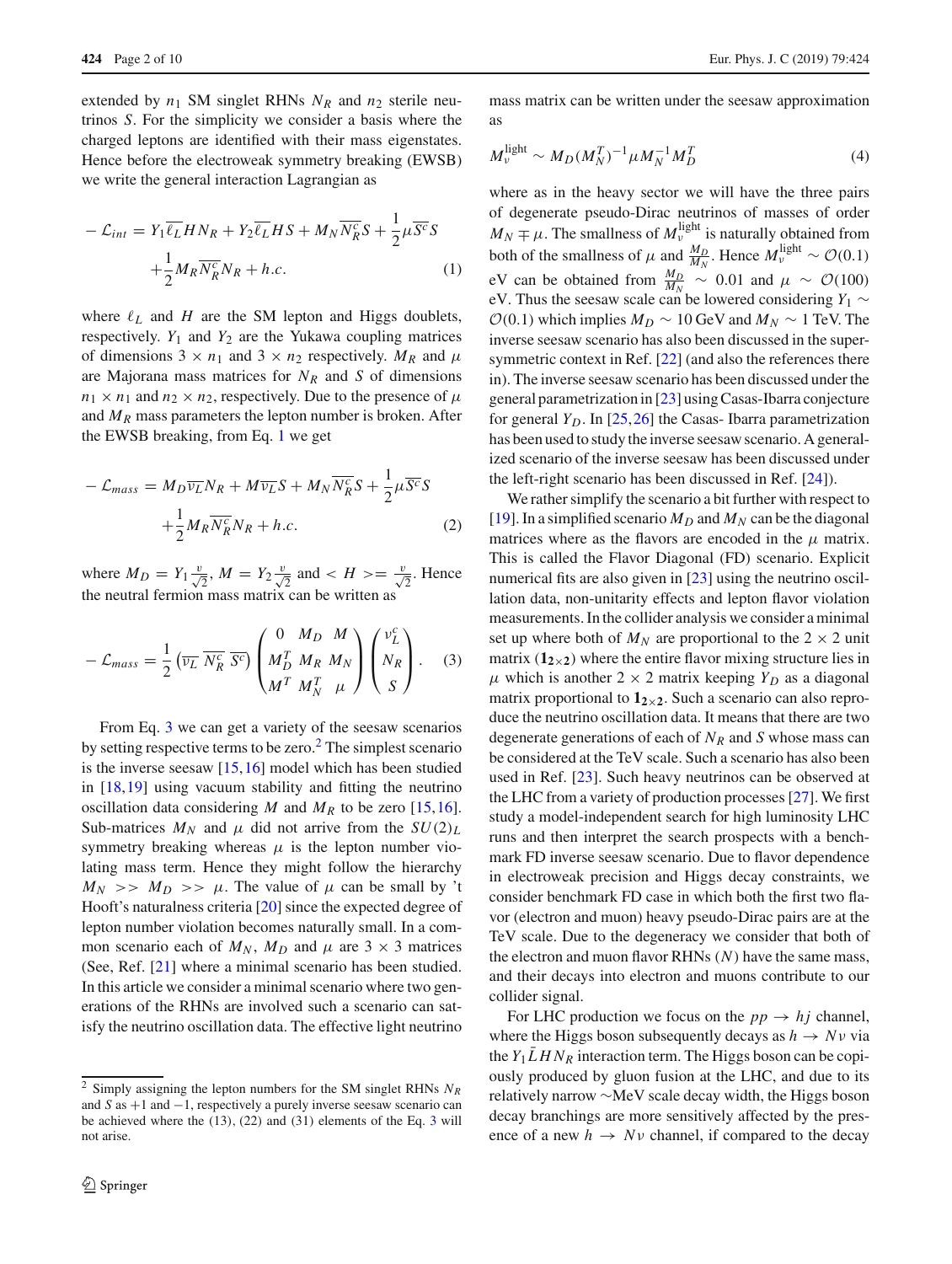of *W*, *Z* bosons. When *N* decay leptonically the  $h \rightarrow 2l2\nu$ channel has been previously studied in [\[28](#page-8-14),[32,](#page-8-15)[34\]](#page-8-16), and here we will examine the  $h \to 2 \mathrm{j} \mathrm{l} \nu$  channel from the semileptonic *N* decay, where a *N* mass peak is reconstructible in the final state. As we will discuss later, an associated jet is necessary for this Higgs decay channel both for event triggering and the SM background veto.

Our paper is arranged in the following way. In Sect. [2](#page-2-0) we discuss the recent experimental bounds on the heavy neutrino searches. In Sect. [3](#page-4-0) we discuss about the  $h + j$  production and the decays of the Higgs boson into the heavy neutrino. In Sect. [4](#page-4-1) we focus on the semileptonic Higgs decay channel and study the LHC search. A model-independent constraint is derived on the heavy-active neutrino mixing angle, and we comment on its effectiveness in the Inverse Seesaw model. Then we conclude in Sect. [5.](#page-7-4)

## <span id="page-2-0"></span>**2 Bounds on the mixings**

Being the SM gauge singlets, the heavy mass eigenstate of neutrinos can interact with the *W* and *Z* bosons via its mixings into the SM neutrino. Due to such mixing, the SM neutrino flavor eigenstate (ν) can be expressed as a linear combination of the light  $(v_m)$  and heavy  $(N_m)$  mass eigenstates,

$$
\nu \simeq U_{\ell m} \nu_m + V_{\ell N} N_m, \tag{5}
$$

where *U* is the  $3 \times 3$  light neutrino mixing matrix being identical to the PMNS matrix at the leading order if we ignore the non-unitarity effects. Where as  $V_{\ell N} \simeq m_D M_N^{-1}$  is the mixing between the SM neutrino and the SM gauge singlet heavy neutrino assuming  $|V_{\ell N}| \ll 1$ . The charged current (CC) and neutral current (NC) interactions can be expressed in terms of the mass eigenstates of the neutrinos as

<span id="page-2-1"></span>
$$
\mathcal{L}_{CC} \supset -\frac{g}{\sqrt{2}} W_{\mu} \bar{e} \gamma^{\mu} P_L V_{\ell n} N_n + \text{h.c.}, \tag{6}
$$

where *e* denotes the three generations of the charged leptons, and  $P_L = \frac{1}{2}(1 - \gamma_5)$  is the projection operator. Similarly, in terms of the mass eigenstates the neutral current interaction is written as

<span id="page-2-2"></span>
$$
\mathcal{L}_{NC} \supset -\frac{g}{2c_w} Z_{\mu} \left[ \overline{N}_m \gamma^{\mu} P_L (V^{\dagger} V)_{mn} N_n + \left\{ \overline{\nu}_m \gamma^{\mu} P_L (U^{\dagger} V)_{mn} N_n + \text{h.c.} \right\} \right],
$$
\n(7)

where  $c_w = \cos \theta_w$  with  $\theta_w$  being the weak mixing angle. We notice from Eqs. [6](#page-2-1) and [7](#page-2-2) that the production cross section of the heavy neutrinos at the high energy collider is proportional to  $|V_{\ell N}|^2$ . However, the Yukawa coupling in Eq. [1](#page-1-0) can also be directly measured from the decay mode of the Higgs boson such as  $h \to Nv$ . The corresponding Yukawa coupling can be written as



<span id="page-2-3"></span>**Fig. 1** Experimental upper bounds on  $|V_{eN}|^2$  as a function of  $M_N$ 



<span id="page-2-4"></span>**Fig. 2** Experimental upper bounds on  $|V_{\mu N}|^2$  as a function of  $M_N$ 

$$
\mathcal{L} \supset Y_D \frac{v}{\sqrt{2}} \overline{v}_L h N_R \tag{8}
$$

using 
$$
\langle H \rangle = \begin{pmatrix} \frac{v+h}{\sqrt{2}} \\ 0 \end{pmatrix}
$$
 where  $V_{\ell N} = \frac{M_D}{M_N} = \frac{Y_D v}{\sqrt{2} M_N}$ . Apply-

ing the bounds obtained from the invisible Higgs boson decay widths we can measure the allowed parameter regions for *Y<sub>D</sub>* and  $V_{\ell N}$ . The recent and the projected bounds on the mixing angle as a function of  $M_N$  from different experiments are shown in Figs. [1](#page-2-3) and [2.](#page-2-4)

For  $M_N < M_Z$ , the RHN can be produced from the *Z*-decay through through the NC interaction with missing energy. The heavy neutrino can decay according CC and NC interactions. Such processes have been discussed in [\[29](#page-8-17)[–31](#page-8-18)]. In [\[31](#page-8-18)[–34\]](#page-8-16), a scale dependent production cross section at the Leading Order (LO) and Next-to-Leading-Oder QCD (NLO QCD) of *N*ν at the LO and NLO have been studied at the 14 TeV LHC and 100 TeV hadron collider.

The L3 collaboration [\[35\]](#page-8-19) has performed a search on such heavy neutrinos directly from the LEP data and found a limit on  $\mathcal{B}(Z \to \nu N) < 3 \times 10^{-5}$  at the 95% CL for the mass range up to 93 GeV. The exclusion limits from *L*3 are given in Figs. [1](#page-2-3) and [2](#page-2-4) where the red dashed line stands for the limits obtained from  $e(L3 - e)$  in Fig. [1](#page-2-3) and the red dotted line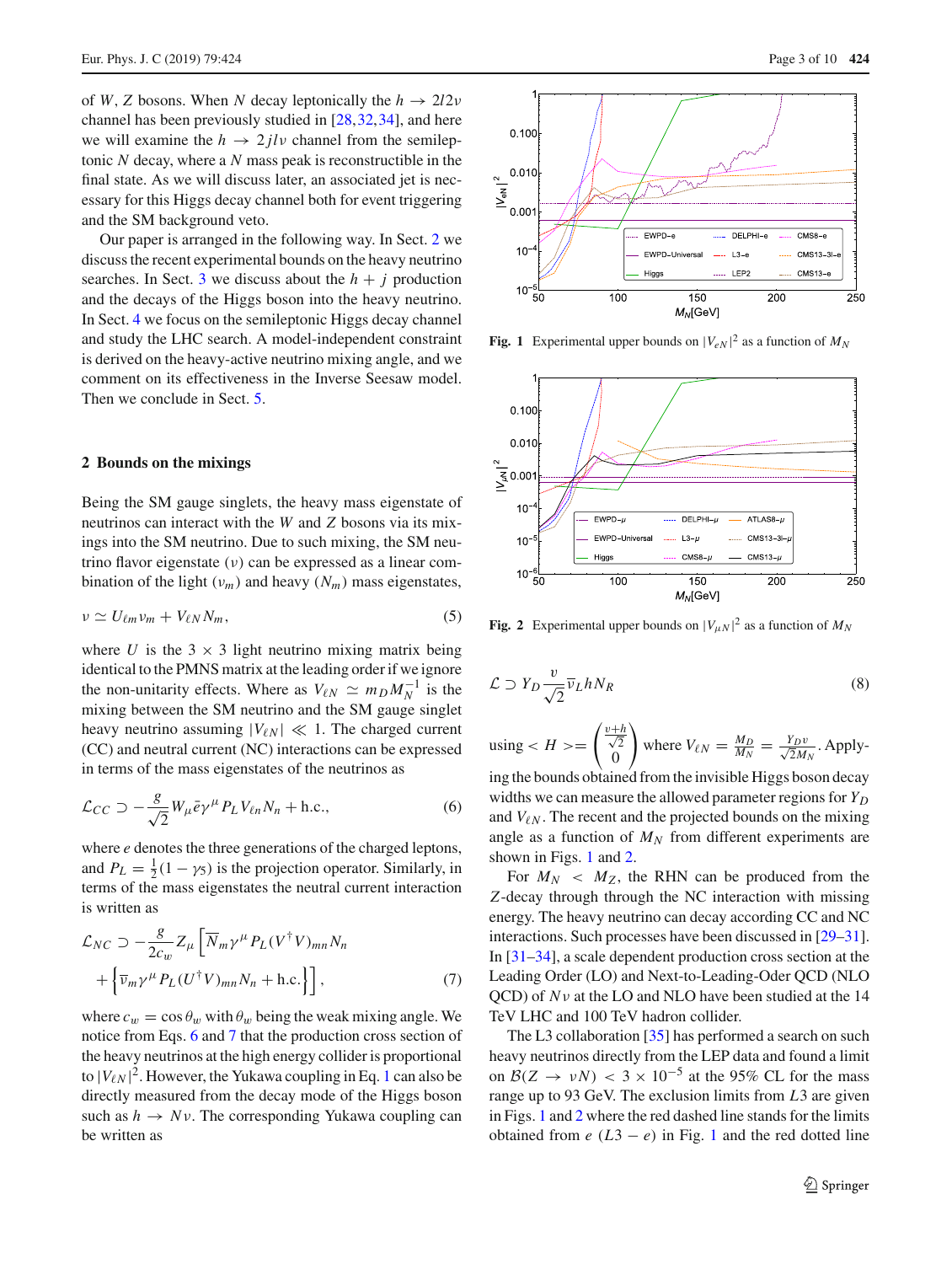stands for the exclusion limits coming from  $\mu$  ( $L3 - \mu$ ) in Fig. [2.](#page-2-4)

The corresponding exclusion limits on  $|V_{(\ell=e)N}|^2$  at the 95% CL [\[36,](#page-8-20)[37\]](#page-8-21) have been drawn from the LEP2 data in Fig. [1.](#page-2-3) This is denoted by the dark magenta line. In this analysis they searched for 80 GeV  $\leq M_N \leq 205$  GeV with a center of mass energy between 130 GeV to 208 GeV [\[37](#page-8-21)]. The LEP2 [\[37\]](#page-8-21) has studied the  $e^+e^- \rightarrow Nv$  process followed by the  $N \rightarrow eW$  mode to study the bounds on the corresponding mixing angle involved in the analysis. The bounds denoted by LEP2 have been taken from [\[37\]](#page-8-21) where the data collected with the L3 detector for 208 GeV center of mass energy.

The DELPHI collaboration [\[38\]](#page-8-22) had also performed the same search from the LEP-I data which set an upper limit for the branching ratio  $B(Z \rightarrow N\nu)$  about  $1.3 \times 10^{-6}$  at 95% CL for 3.5 GeV  $\leq M_N \leq 50$  GeV. Outside this range the limit starts to become weak with the increase in  $M_N$ . In both of the cases they have considered  $N \rightarrow W\ell$  and  $N \rightarrow Z\nu$  decays after the production of the heavy neutrino was produced. The exclusion limits for  $\ell = e$  and  $\mu$  are depicted by the blue dotted (dashed) lines for  $e(\mu)$ in Fig. [1](#page-2-3) [\(2\)](#page-2-4).

The heavy neutrinos can participate in many electroweak (EW) precision tests due to the active-sterile couplings. For comparison, we also show the 95% CL indirect upper limit on the mixing angle,  $|V_{\ell N}| < 0.030$  and 0.041 for  $\ell = e(\mu)$ respectively derived from a global fit to the electroweak precision data (EWPD), which is independent of  $M_N$  for  $M_N > M_Z$ , as shown by the horizontal purple dot-dashed (dashed ) lines respectively in Fig.  $1(2)$  $1(2)$  [\[40](#page-8-23)[–42\]](#page-8-24). For the mass range,  $M_N < M_Z$ , it is shown in [\[43\]](#page-8-25) that the exclusion limit on the mixing angle remains almost unaltered, however, it varies drastically at the vicinity of  $M_N = 1$  GeV. For the flavor universal case the bound on the mixing angle is given as  $|V_{\ell N}|^2 = 0.025$  from [\[40\]](#page-8-23) which has been depicted in Figs. [1](#page-2-3) and [2](#page-2-4) with a purple solid line. Improvements in the EWPD has been observed in [\[39](#page-8-26)] for the general seesaw and three extra heavy neutrino cases. The  $2\sigma$  bound allowed for  $|V_{eN}|^2$  is below 2.5 × 10<sup>-3</sup> for the lepton flavor conserving case for the general seesaw described by [\[39](#page-8-26)] and the bound for  $|V_{\mu N}|^2$  is 4.4 × 10<sup>-4</sup>. In the three extra heavy neutrino case the  $2-\sigma$  bound is shown as the same for the general seesaw case irrespective of the neutrino mass hierarchies. Where as the bounds on  $|V_{\mu N}|^2$  for the NH case is < 4.0 × 10<sup>-4</sup>. That for the IH case is  $< 5.3 \times 10^{-4}$ . These limits are all under good agreement with the parameter spaces shown for the different mixing matrix elements applied in [\[23\]](#page-8-9) for the inverse seesaw and calculated in [\[44\]](#page-8-27) for the seesaw cases with appropriate general parametrization.

The relevant 95% CL upper limits are also shown to compare with the experimental bounds using the LHC Higgs boson data in [\[28](#page-8-14)] (also see, [\[27\]](#page-8-13)) using the  $2\ell 2\nu$  final state

from the *WW*<sup>\*</sup> data at the LHC [\[45](#page-8-28)[–49](#page-9-0)] for  $\ell = e$  and  $\mu$ combined. In this case  $h \to Nv$ ,  $N \to W\ell$ ,  $W \to \ell v$  ( $h \to$  $Nv, N \rightarrow Zv, Z \rightarrow 2\ell$  mode has been considered to probe the mixing in [\[27](#page-8-13)[,28](#page-8-14)]. The darker green solid line named Higgs boson shows the relevant bounds on the mixing angle in Figs. [1](#page-2-3) and [2.](#page-2-4) In this analysis we will compare our results taking this line as one of the references. We have noticed that the  $|V_{\ell N}|^2$  can be as low as  $4.86 \times 10^{-4}$  while  $M_N = 60$ GeV and the bound becomes stronger at  $M_N = 100$  GeV as  $3.73 \times 10^{-4}$ . When  $M_N > 100$  GeV, the bounds on  $|V_{\ell N}|^2$ become weaker.

LHC has also performed the direct searches on the Majorana heavy neutrinos. The ATLAS detector at the 7 TeV with a luminosity of 4.9 fb<sup>-1</sup> [\[50](#page-9-1)] studied the  $\mu^{\pm}\mu^{\pm}$  + jets in the type-I seesaw model framework for  $100 \text{ GeV} \leq M_N \leq 500$ GeV. They performed the analyses at the 8 TeV LHC with a luminosity of 20.3 fb<sup>-1</sup> in [\[51\]](#page-9-2) and interpreted the limit in terms of the mixing angle,  $|V_{\mu N}|^2$  which is shown in the Fig. [2.](#page-2-4) The corresponding bounds for the  $\mu$  are shown by the dashed orange line and marked as ATLAS8- $\mu$  in Fig. [2.](#page-2-4)<sup>[3](#page-3-0)</sup>

The CMS also studied the type-I seesaw model from the  $e^{\pm}e^{\pm}$  + jets and  $\mu^{\pm}$   $\mu^{\pm}$  + jets final states in [\[52](#page-9-3)] at the 8 TeV LHC with a luminosity of 19.7 fb<sup>-1</sup> with 30 GeV $\leq M_N \leq$ 500 GeV. The limits from the CMS in the for  $\mu$  is roughly comparable to the DELPHI result while  $M_N < 70$  GeV. The CMS limits are denoted by CMS8-μ and CMS8-*e* with the magenta dashed and dotted lines respectively in Fig. [2.](#page-2-4) The prospective high luminosity limits have been shown in [\[44](#page-8-27),[53\]](#page-9-4). In Eq. [7,](#page-2-2) there is a part where the heavy neutrino can produced in a pair from the NC interaction where the production cross section will be proportional to  $|V_{\ell N}|^4$ . The corresponding limits for the electrons are given in Fig. [1.](#page-2-3) The 8 TeV limits for the muons (electrons) are denoted as CMS8-μ (CMS8-*e*).

A detailed scale dependent LO and NLO-QCD studies of this process followed by various multi-lepton decays of the heavy neutrino have been studied in [\[54](#page-9-5)]. It is shown that 95 GeV  $\leq M_N \leq 160$  GeV could be probed well at the high energy colliders at very high luminosity while the results will be better than the results from EWPD.

The updated limits at the 13 TeV LHC with a luminosity of 35.9 fb<sup>-[1](#page-2-3)</sup> have been shown in Figs. 1 and [2](#page-2-4) from [\[55\]](#page-9-6) for electron and muon respectively. The corresponding limit for the  $e(\mu)$  is shown by the black dotted (dashed) line which marked as CMS13- $e$  (CMS13- $\mu$ ). Recently the CMS has performed the trilepton search from the Majorana RHNs [\[56\]](#page-9-7) at the 13 TeV LHC with a luminosity of 35.9 fb<sup>-1</sup>. The corresponding bounds for the  $e(\mu)$  flavors are shown by the brown dotted (dashed) lines which are marked with CMS13-  $3\ell$ *-e* (CMS13-3 $\ell$ *-* $\mu$ ).

<span id="page-3-0"></span><sup>3</sup> The weaker bounds of the 7 TeV ATLAS results are not shown in Fig. [2,](#page-2-4) however, the bounds can be read from [\[50](#page-9-1)].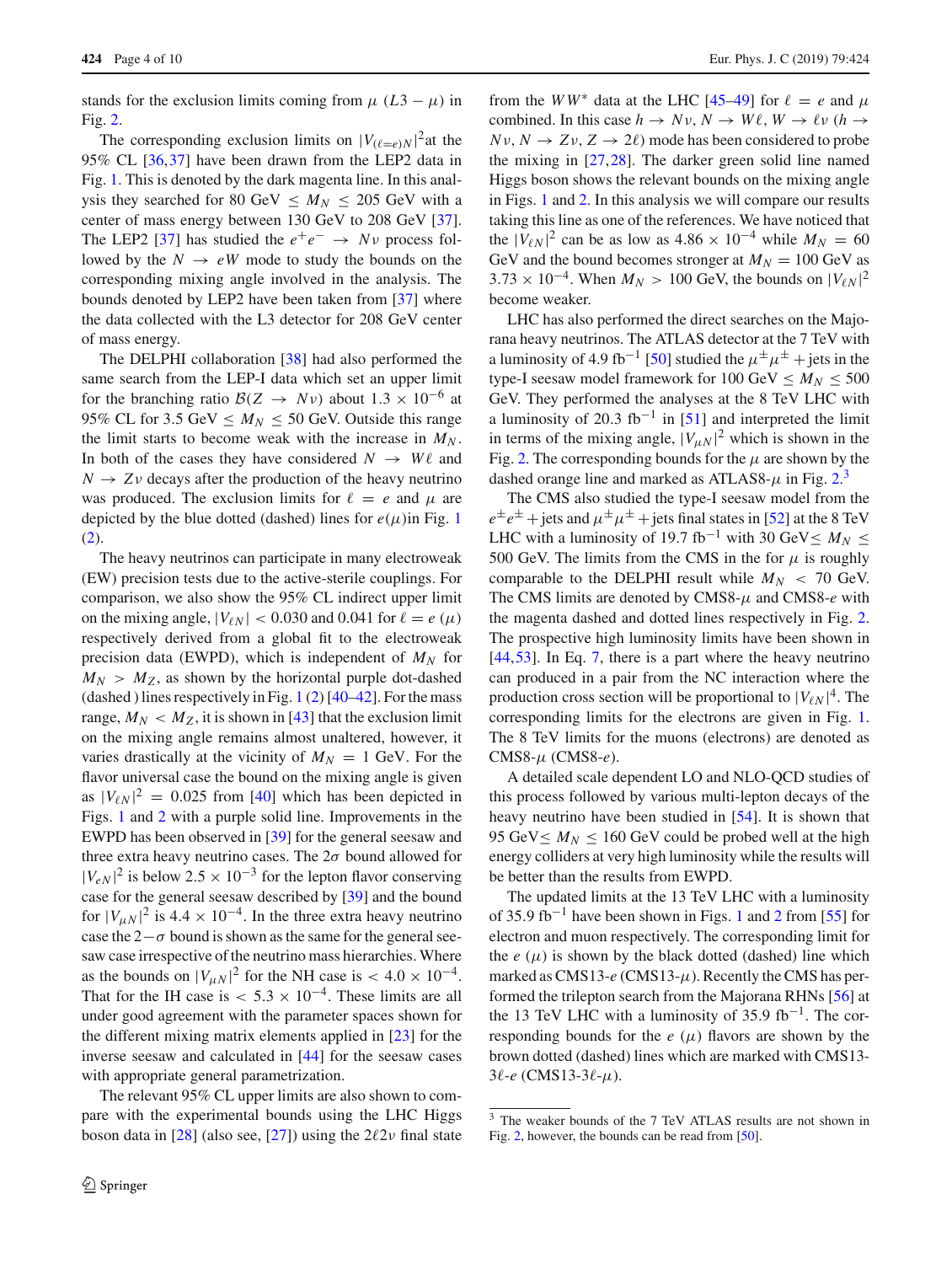<span id="page-4-2"></span>**Fig. 3** Production processes of the heavy neutrino via Higgs boson decay with one associated jet. The extra jet originates from either the initial state or part of the hard process



In this work we consider the heavy neutrino from the onshell decay of the Higgs boson. Therefore we choose 'benchmark' heavy neutrino masses below the Higgs boson mass, and adopt the experimental bounds on the mixing angles to forecast a maximally allowed production rate. We also give the production rates for a generic range of the mixing  $|V_{\ell N}|^2 = 10^{-3}$  to  $10^{-8}$  that are relevant to the current and prospective bounds.

### <span id="page-4-0"></span>**3 Higgs boson + jet cross-sections**

The Higgs boson can decay into a right handed pseudo-Dirac heavy neutrino and a SM neutrino via the ν−*N* mixing. If *MN* lies below the Higgs boson mass, the Higgs boson can decay on-shell into the heavy neutrino through a single production channel shown in Fig. [3.](#page-4-2)

The Higgs boson's SM decay width is taken as  $\Gamma_h^{\text{SM}} =$ 4.1 MeV, with allowance to fit in BSM physics where the Higgs boson can decay into the SM singlet heavy neutrino in association with missing energy. The partial decay width is given by

$$
\Gamma(h \to N\nu) = \frac{Y_N^2}{8\pi m_h^3} (m_h^2 - M_N^2)^2
$$
\n(9)

and it sums  $h \to N\overline{v}$  and  $h \to \overline{N}v$  cases. The branching fraction of the Higgs boson to each heavy neutrino is<sup>[4](#page-4-3)</sup>

<span id="page-4-4"></span>
$$
\mathcal{B}_{h \to N\nu} = \frac{\Gamma(h \to N\nu)}{\Gamma_h^{\text{SM}} + \Gamma(h \to N\nu)} \tag{10}
$$

We focus on the signal channel of single Higgs boson production with an associated jet, and utilize the consequent decay of the Higgs boson. The inclusion of an extra jet is necessary due to the requirement of experimentally triggering on the event, and also due to the fact that most of the Higgs boson decay products are not very energetic without a transverse boost from the associated initial state jet.

The search channel  $pp \rightarrow hj$  needs a large  $p_T$  jet as event trigger and to reduce the amount of the SM background. Due to a large jet  $p<sub>T</sub>$ , the *hj* production is generated at one-loop with a next-to-leading order model, see Sect. [4](#page-4-1) for details. Including the Higgs boson decay branching ratios, the signal cross-section for a single heavy neutrino can be written as

$$
\sigma = \sigma (h+j) \mathcal{B}_{h \to N \nu}, \qquad (11)
$$

where the Higgs boson decay branching fraction  $B_{h\to N\nu}$ depends upon  $M_N$  and the size of  $|V_{lN}|^2$ . For each  $m_N$ , we will consider the current experimental bounds on  $|V_{IN}|^2$  and use the maximal experimentally allowed  $B_{h\to N}$  for the optimal signal rate. The maximally allowed production cross section is shown in Fig. [4](#page-5-0) at 13 TeV LHC, with the requirement of the leading jet  $p_T^j > 200$  GeV.

To calculate the prospective cross section in this channel, we consider the experimental mixing angles constraint from leptonic Higgs channel, as discussed in [\[27](#page-8-13),[28\]](#page-8-14). While the Higgs boson bound is most stringent in a large *N* mass range, at *N* mass between 100 and 110 GeV, the EWPD bound [\[40\]](#page-8-23) becomes stronger. We use the stronger of the two constraints to produce an upper bound of  $|V_{lN}|^2$ , and the heavy neutrino production cross section for the  $h + j$  channel.

For the convenience of estimating generic signal rates, we also show the signal cross sections at fixed mixing angle values in Fig. [4.](#page-5-0) Note that  $|V_{\ell N}|^2 = 10^{-5}$  will be nearly  $O(1)$  magnitude below the constraint obtained in [\[27](#page-8-13),[28,](#page-8-14)[40\]](#page-8-23) in case only a single lepton flavor considered. Note that The FD case for the 'benchmark' mixing angles can be nearly twice as large as the corresponding single flavor cases.

The produced heavy neutrino will then decay via the SM weak bosons such as *W*, *Z* (and *h* for heavier *N*). The corresponding decay widths are given in [\[23](#page-8-9)[,31](#page-8-18)]. *N* lighter than *W* and *Z* bosons will decay into three-body channels through the virtual *W* and *Z* bosons. The corresponding partial decay widths are given in [\[58,](#page-9-8)[59\]](#page-9-9). Note that the *W* channel will typically dominate both two-body decay, shown in Fig. [5.](#page-5-1) In our analysis, we require the reconstruction of both dijet mass at  $M_W$  and *ljj* invariant mass at  $M_N$  to veto against SM backgrounds. Note the *ljj* system's mass window cut is *MN* dependent, and should be tried for each choice of the  $M_N$  in the relevant parameter range. In case of a signal, if present, the determination of  $M_N$  may either come from  $M_{lij}$  reconstruction or more sophisticated  $M_N$ -dependent template fits on the final state kinematics.

#### <span id="page-4-1"></span>**4 Collider signals and backgrounds**

For successful triggering and background suppression, we require the leading jet  $p_T^j$  in  $pp \rightarrow hj$  event to be at least 200 GeV. This jet is also more energetic than Higgs decay

 $\Lambda$ 

<span id="page-4-3"></span><sup>&</sup>lt;sup>4</sup> In the FD case, there are two heavy neutrinos and the total branching fraction is  $\mathcal{B}_{h \to N\nu} = \frac{2\Gamma(h \to N\nu)}{\Gamma_h^{\text{SM}} + 2\Gamma(h \to N\nu)}$ .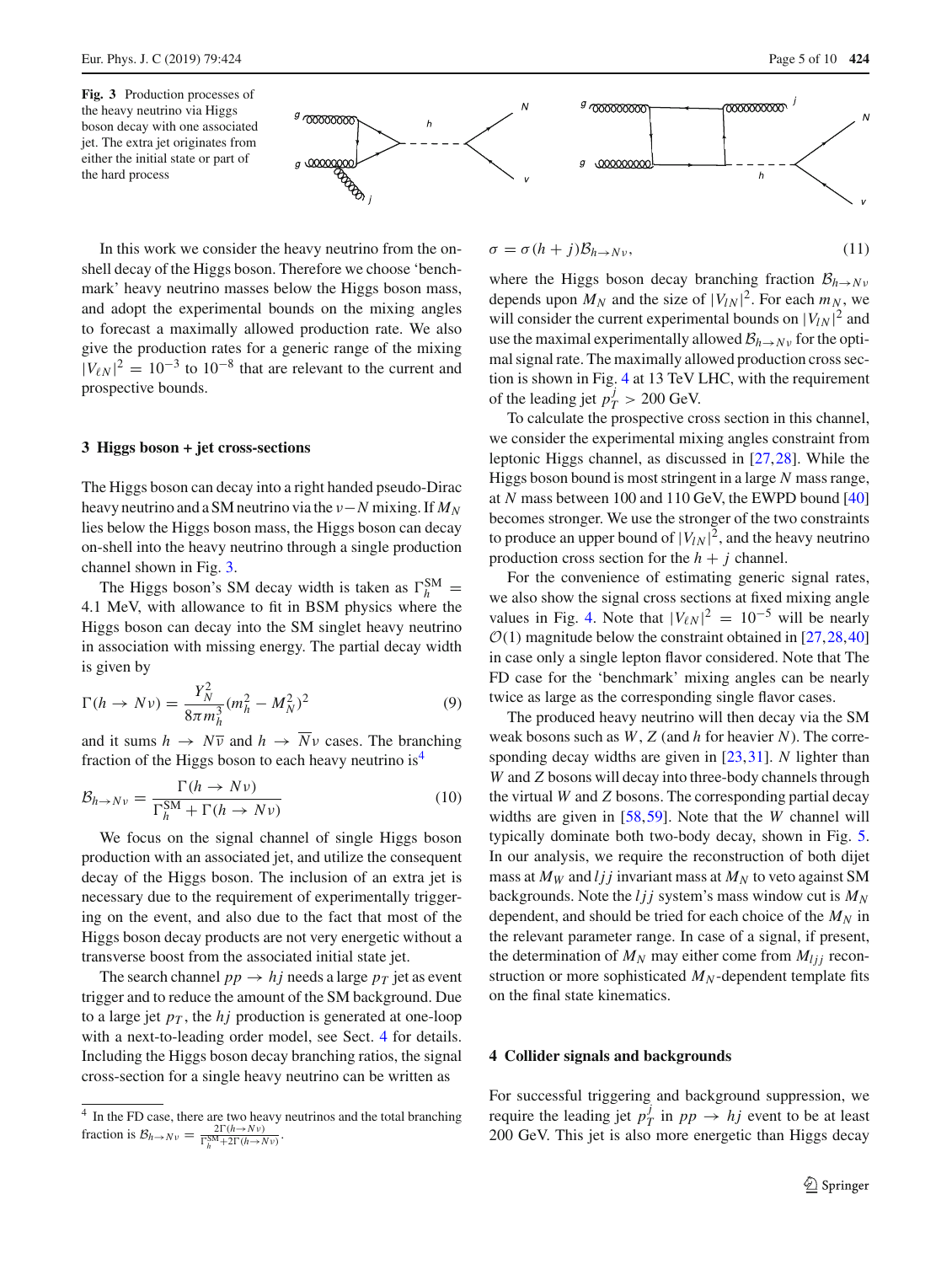

<span id="page-5-0"></span>**Fig. 4** Upper bounds on the leading-order production cross sections of  $Nv$  from  $h + j$  process with maximally allowed mixing angles, with  $p_T^j$  > 200 GeV at  $\sqrt{s}$  = 13 TeV. The electron and muon flavor curves deviate due to different EWPD



<span id="page-5-1"></span>**Fig. 5** Decay of the heavy neutrino in the  $\ell j j$  mode through the *W* boson

products and it assumes the role of triggering jet. At the same time, this jet transversely boosts the Higgs boson system so that the Higgs boson decay products acquire larger  $p_T^j$  and become more visible.

The Higgs boson then can decay into an  $N - v$  pair. We focus on the  $N \rightarrow \ell j j$  channel in which all three daughter particles are visible. The two jets from *N* arises from the onshell decay of a *W* boson, so that their invariant mass would reconstruct to  $M_W$ . The lepton + dijet invariant mass would also reconstruct to  $M_N$ . These two invariant mass window cuts greatly suppress the SM backgrounds.

The after-cut cross-section is inferred from the  $pp \rightarrow$ *hj* cross-section, decay branching ratios, and the selection efficiencies, as

$$
\sigma = \sigma(hj) \mathcal{B}_{h \to N\nu} \mathcal{B}_{N \to \ell j j} A_{\text{eff}}.
$$
 (12)

For the selection efficiency *A*eff, we consider the following detector-level cuts:

- 1. leading jet  $p_T > 200$  GeV;
- 2. Additional two or more jets with  $p_T > 30$  GeV and exactly one lepton with  $p_T > 15$  GeV;



and LHC constraints. The right panel shows the single-flavor signal cross-section at fixed mixing angle values. For the FD case, the signal cross-section doubles as two flavors can contribute

3.  $|M(j_2 j_3) - M_W| < 20$  GeV; 4.  $|M(l_1 j_2 j_3) - M_N| < 20$  GeV; 5.  $M_T(l_1 \cancel{E}) < 45$  GeV.

The selection cuts are designed to reconstruct the characteristic heavy neutrino mass as well as the physical *W* boson from *N* decay. These cuts are implemented at detector-level on Monte-Carlo simulated events. The leptons and jets pass basic detector pseudorapidity and  $p_T$  cuts (specified later), and they are ordered descendingly by  $p<sub>T</sub>$ . The large leading jet  $p_T^j$  is important in suppressing weak boson + jets backgrounds. Vetoing a second lepton removes backgrounds with *Z* bosons. Here we focus on the hadronic *W* decay in order to reconstruct both the *W* boson and the *N* masses. These cuts greatly reduces SM backgrounds while retaining signal events at a much higher acceptance rate. Note that a fully leptonic decay of *N* can yield more leptons and suffer fewer SM background channels, but it also yields a neutrino and makes it impossible to reconstruct  $M_N$ .

Compared to the triggering jet, the *N* decay jets are mostly the second and third by  $p_T$  ordering. As illustrated in Fig. [6,](#page-6-0) an  $M_W$  peak is the most statistically pronounced between  $j_2$ and  $j_3$  among the three leading jets.

In the list of requirements, a few comments are due for the transverse mass  $M_T$  cut. After reconstructing the *W* and heavy neutrino *N* masses, significant SM background, esp. the *W*+jets channel, can still fake a heavy neutrino from a leptonically decayed *W* boson and two additional jets. To further remove such contamination, we make use of  $M<sub>T</sub>$  of the lepton and missing energy system, defined as,

$$
M_T = \sqrt{2p_T^{\text{miss}}} p_T^l (1 - \cos \Delta \phi) \text{ as } \mathcal{E}, l \text{ are massless.}
$$
\n(13)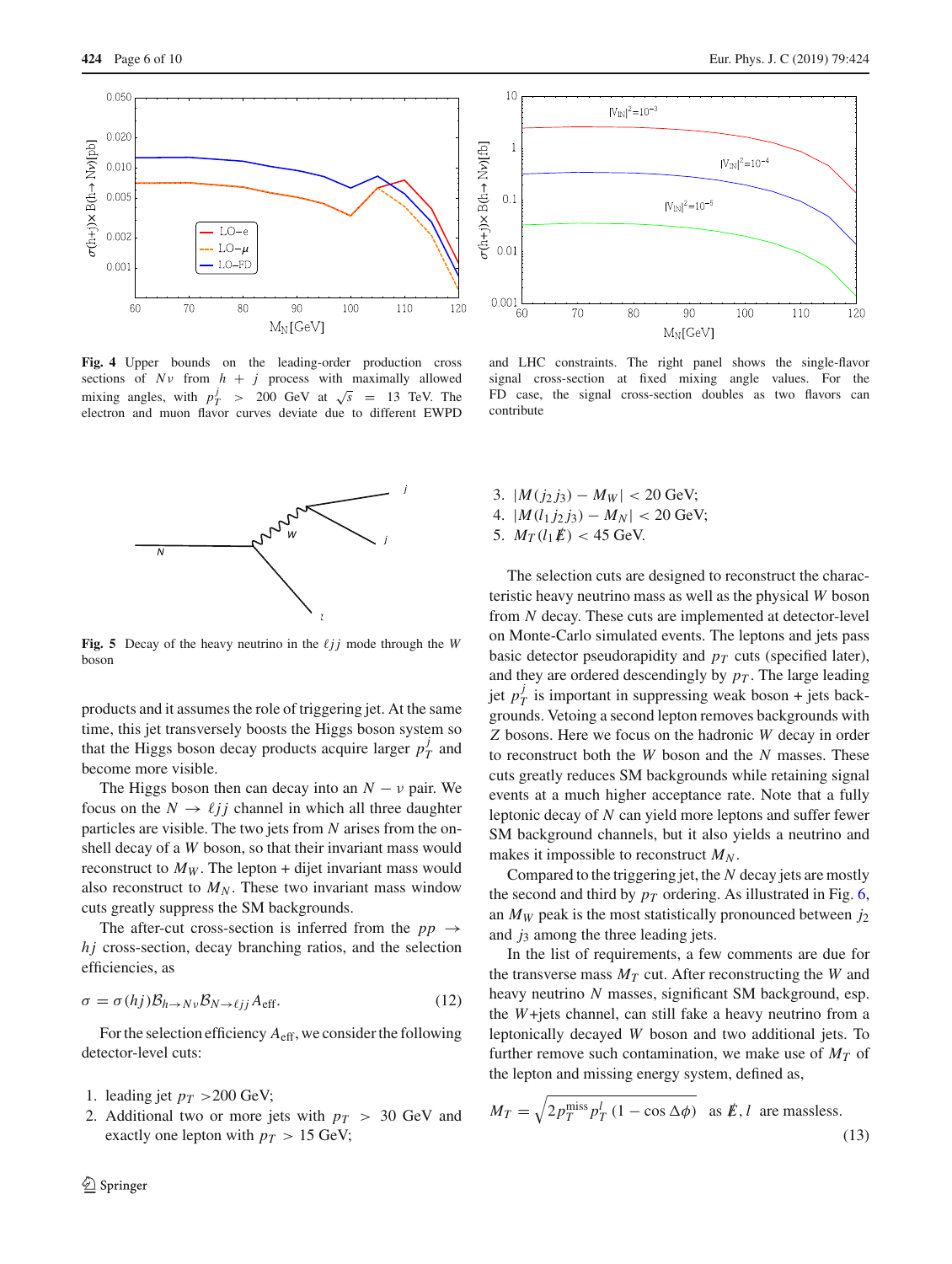<span id="page-6-0"></span>**Fig. 6** Invariant dijet (left) and lepton+dijet (right) masses out of the three jets in signal events.  $N$  ( $M_N = 100$  GeV) decay jets are mostly represented by *j*<sup>2</sup> and *j*3. In these histograms, the signal events only assume selection cuts  $N_j \geq 3$  and  $N_{\ell} \geq 1$ 





<span id="page-6-1"></span>**Fig. 7** The transverse mass can effective separate semileptonic  $h \rightarrow$ *N*ν decay and a *W* decay, the latter being the leading SM *W j* (solid) and  $t\bar{t}$  (dashed) backgrounds. The cross-sections are normalized to better demonstrate the respective spectral shape. Here the heavy neutrino mass  $m_N = 110 \text{ GeV}$ 

In signal events,  $l$  and  $\vec{E}$  would originate from the limit mass gap between *W* and *h* bosons, while for *W j* background they are from the physical *W* boson. This  $M_T$  nicely separates the signal and the leading *W j* background, as illustrated in Fig. [7.](#page-6-1)

A number of the SM backgrounds are relevant for the  $3j + \ell$  final state. The leading background channels typically arise from the presence of a *W* boson, from either direct production or top quark decay, along with extra jets. The leading background include *W*+jets, and top-quark producing channels. A large leading jet  $p<sub>T</sub>$  is the most effective selection against the *W*+jets channel, but it would also suppress the signal rate. Top quark included backgrounds can be efficiently controlled by the *N* mass-window cut.

In order to obtain the selection efficiencies we use the NLO model of the RHN as described in [\[31\]](#page-8-18) and perform a 1-loop level simulation of  $pp \rightarrow hj$  events with MadGraph5\_aMC@NLO [\[60\]](#page-9-10) code and its the Pythia-PGS package for event showering and detector simulation. Pileup is not included. The 1-loop level calculation gives the leading-order cross-section for high jet-*pT* Higgs production via gluon fusion. Additional jets and radiation are handled by Pythia. For a detector setup, we require a jet pseudo-rapidity  $|\eta^j|$  < 2.5, lepton pseudo-rapidity  $|\eta^{\ell}|$  < 2.4, minimal jet

and lepton transverse momenta  $p_T^j$  and  $p_T^{\ell}$  at 30 GeV and 15 GeV. respectively.

For background simulation, we use an 'MLM' jetmatched [\[61](#page-9-11)[,62](#page-9-12)] cross-section for the inclusive for the  $W/Z + \text{jets}$  process with up to three additional jets. The  $t\bar{t}$ channel uses a jet-matched cross-section for up to two additional jets. Other background channels are sub-leading and we only show-case their leading-order cross-sections. CMS has recently reported measurements on 13 TeV inclusive  $t\bar{t}$ and *W*+jets channels. We adopt 746 pb [\[63\]](#page-9-13) for  $t\bar{t}$  production and 69 pb for *W*+jets production at  $p_T^{j_1} \ge 100 \text{ GeV}$ [\[64](#page-9-14)]. Experimental measurements on the *Z*+jets channel [\[65](#page-9-15)] is more complicated to infer as it contains virtual photon contamination. We use the same measurement-to-simulation ratio as in *W*+jets to correct the *Z*+jets channel due to the kinematic similarity between the two channels.

The significant background channels are listed in Table [1](#page-7-5) that shows the efficiency flow of the event selection cuts. For signal rates, we list two benchmark *N* masses at 100 and 110 GeV that optimize these selection efficiencies. Lower *N* masses would observe a reduced selection efficiency due to softer lepton energy and/or lower rate in reconstruction of a physical *W* mass.

We found the a residue total background cross-section of 0.1–0.16 pb. For a generic estimate with  $B_{h\to Nv}$  at  ${5\%, 3\%, 1\%}$  at future LHC with 3000 fb<sup>-1</sup> luminosity, the sensitivity  $S/\sqrt{S+B}$  is {2.1, 1.3, 0.4} and {2.2, 1.3, 0.4} for  $M_N = 100$  GeV and  $M_N = 110$  GeV. This sensitivity may improve by including NLO signal contribution in future studies. Note our selection cuts (1–5), in particular the leading jet trigger, are based on the current LHC design. For now we will assume similar trigger and cuts to estimate the sensitivity for future high lumonisity. These cuts can be further optimized in case design upgrades become available.

In the 100–110 GeV mass range, this upper limit on  $|V_{\ell N}|^2$ is dominated by leptonic Higgs search from LHC and it is  $M_N$ dependent. EWPD is most stringent in the  $M_N < 100$  GeV range. The  $|V_{\ell N}|^2$  bound assume flavor-blind coupling to all three lepton generations. We only consider the first two lepton generations and do not include the tau lepton channel due to lower tagging efficiency, plus the fact that only a fraction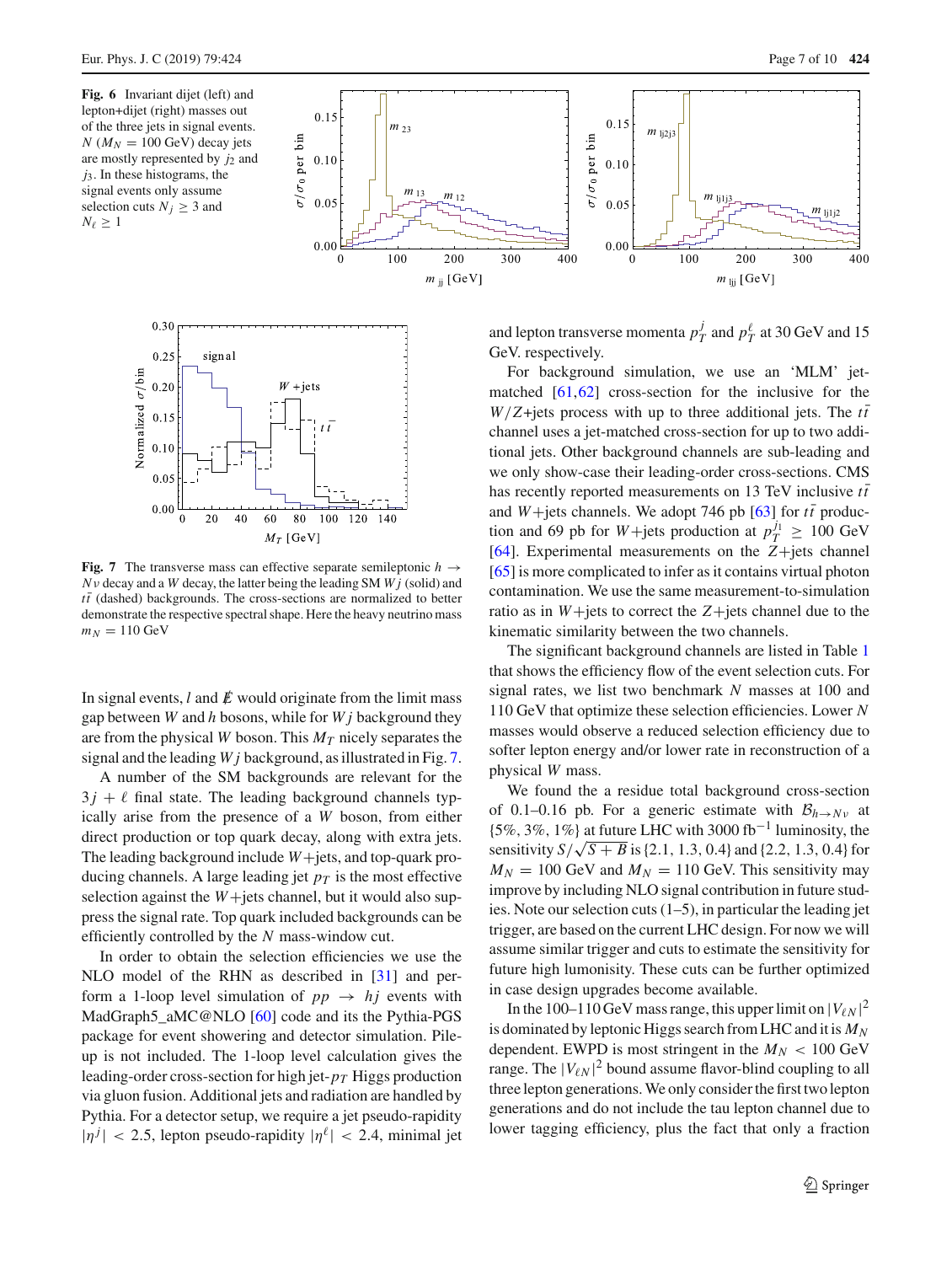<span id="page-7-5"></span>Table 1 The SM background (left) and signal (right) cross-sections after selection cuts 1–3 (upper), and after selection cuts (4–5) with different  $M_N$  windows (lower). The inclusive cross-sections for  $t\bar{t}$  and *W*/*Z*+jets are corrected to recent 13 TeV measurements. Other background channels are sub-leading and given at their lowest order. The

signal cross-section is at LO and is given without the Higgs decay branching ratio, i.e.  $\sigma_{\rm sig}/B_{h\rightarrow Nv}$ , as a model independent result. The signal cross-section with  $M_N = 100$  and 110 GeV assume a maximal mixing parameter at  $|V_{IN}|^2 = 3.9 \times 10^{-4}$  and  $6.3 \times 10^{-4}$ , respectively

| Channel                                                   |      | t W  | $t\bar{t}$          | $W + iets$ | $Z + iets$ | WW <sub>i</sub> | WZi  | $M_N = 100$              | $M_N = 110$ |
|-----------------------------------------------------------|------|------|---------------------|------------|------------|-----------------|------|--------------------------|-------------|
| $\sigma$ (pb), $p_T^{J_1} > 200$ GeV                      | 4.6  | 1.8  | 86                  | 108        | 46         | 1.8             | 1.6  | 0.19                     | 0.19        |
| $\sigma$ (pb), N <sub>i</sub> $\geq$ 3, N <sub>i</sub> =1 | 0.34 | 0.24 | 18                  | 4.9        | 0.54       | 0.25            | 0.16 | 0.39                     | 0.48        |
| $\sigma$ (fb), $M(j_2 j_3)$ on $M_W$                      | 40   | 38   | $2.6 \times 10^{3}$ | 76         | 78         | 74              | 54   | 10                       | 13          |
| $\sigma$ (fb), $M_T \&  M_{lij} - 100  < 20$              | 5.5  | 1.0  | 63                  | 23         | 4.4        | 4.0             | 1.4  | 8.0                      | -           |
| $\sigma$ (fb), $M_T \&  M_{lij} - 110  < 20$              | 5.5  | 4.2  | 101                 | 34         | 6.9        | 5.0             | 2.7  | $\overline{\phantom{0}}$ | 10          |

of the tau energy is visible. Both  $h \to N_\mu v_\mu$ ,  $N_e v_e$  channels contribute equally to our search. By Eq. [10](#page-4-4) the corresponding total  $B_{h\to N\nu}$  in the FD case of the inverse seesaw model is 4% and 3% for  $M_N = 100$  and 110 GeV. The LO sensitivity  $S/\sqrt{S+B}$  at 3000 fb<sup>-1</sup> luminosity will be 1.7 at  $M_N = 100$ GeV, and 1.3 at  $M_N = 110$  GeV.

## <span id="page-7-4"></span>**5 Conclusion**

We investigated the prospects of probing the single-production of a heavy RHN from the on-shell decay of the SM Higgs boson at the LHC at 13 TeV. In the framework of the inverse see-saw model, a sizable neutrino mixing angle can be allowed. Due to the small decay width of the SM Higgs boson, a significant  $h \to Nv$  branching fraction can be allowed within the current bounds on the *N*ν mixing.

We adopt the  $pp \rightarrow hj$  process as the search channel where the SM Higgs boson decays into the RHN followed by  $N \rightarrow W\ell$  and  $W \rightarrow jj$ . One high  $p_T$  associated jet is required for triggering and also to transversely boost *h* decay products as well as better background suppression. A leading order calculation of the  $pp \rightarrow hj$  process is carried out at one-loop level in signal event generation. The *N* mass is reconstructed in  $N \to \ell W$ , followed by  $W \to q\bar{q}'$ . A transverse mass cut is further introduced to reduce the SM  $t\bar{t}$ , *W*+jets contributions.

We found a selection efficiency at  $1-3\%$  for  $M_N$  close to the Higgs boson mass and a reduced efficiency for lighter *N*. For a few benchmark *N* masses at 100 and 110 GeV, a leading order signal cross-section seems to be sub-fb after relevant selection requirements, compared with a total background of 0.1–0.16 pb. The significance at  $2\sigma$  can be achieved at 3000  $fb^{-1}$  runs for a 5% branching ratio for  $h \to Nv$  decay. At the maximally allowed *N*ν mixing angle, the inverse model gives 4% and 3% at  $h \to Nv$  branching ratio and 1.7 $\sigma$  and 1.3σ signal significance at 3000 fb<sup>-1</sup>. Note *pp* → *hj* is a QCD dominated process and future NLO calculations may enhance these significance prospects.

**Acknowledgements** The work AD is supported by the Korea Neutrino Research Center which is established by the National Research Foundation of Korea(NRF) grant funded by the Korea government(MSIP) (No. 2009-0083526). YG is supported by the Institute of High Energy Physics, CAS, under the grant# Y7515560U1. YG also thanks the Wayne State University for support. TK is partially supported by DOE Grant DE-SC0010813. TK is also supported in part by Qatar National Research Fund under project NPRP 9-328-1-066.

**Data Availability Statement** This manuscript has no associated data or the data will not be deposited. [Authors'comment: All the results and plots are there in the spare. The readers can estimate them from the plots reading the draft. Therefore no data deposition is required.]

**Open Access** This article is distributed under the terms of the Creative Commons Attribution 4.0 International License [\(http://creativecomm](http://creativecommons.org/licenses/by/4.0/) [ons.org/licenses/by/4.0/\)](http://creativecommons.org/licenses/by/4.0/), which permits unrestricted use, distribution, and reproduction in any medium, provided you give appropriate credit to the original author(s) and the source, provide a link to the Creative Commons license, and indicate if changes were made. Funded by SCOAP3.

### **References**

- <span id="page-7-0"></span>1. K. Nakamura et al., [Particle Data Group Collaboration], "Review of particle physics,". J. Phys. G G **37**, 075021 (2010)
- <span id="page-7-1"></span>2. K. Abe et al., [T2K Collaboration] Phys. Rev. Lett. **107**, 041801 (2011)
- 3. P. Adamson et al., MINOS Collaboration. Phys. Rev. Lett. **107**, 181802 (2011)
- 4. J. Beringer et al., Particle Data Group Collaboration. Phys. Rev. D **86**, 010001 (2012)
- 5. Y. Abe et al., DOUBLE-CHOOZ Collaboration. Phys. Rev. Lett. **108**, 131801 (2012)
- 6. F.P. An et al., DAYA-BAY Collaboration. Phys. Rev. Lett. **108**, 171803 (2012)
- <span id="page-7-2"></span>7. J.K. Ahn et al., RENO Collaboration. Phys. Rev. Lett. **108**, 191802 (2012)
- <span id="page-7-3"></span>8. P. Minkowski,  $\mu \rightarrow e\gamma$  at a Rate of One Out of 10<sup>9</sup> Muon Decays? Phys. Lett. **67B**, 421 (1977). [https://doi.org/10.1016/](https://doi.org/10.1016/0370-2693(77)90435-X) [0370-2693\(77\)90435-X](https://doi.org/10.1016/0370-2693(77)90435-X)
- 9. T. Yanagida, Horizontal Symmetry and Masses of Neutrinos. Prog. Theor. Phys. **64**, 1103 (1980)
- 10. J. Schechter, J.W.F. Valle, Neutrino Masses in  $SU(2) \otimes U(1)$  Theories. Phys. Rev. D **22**, 2227 (1980)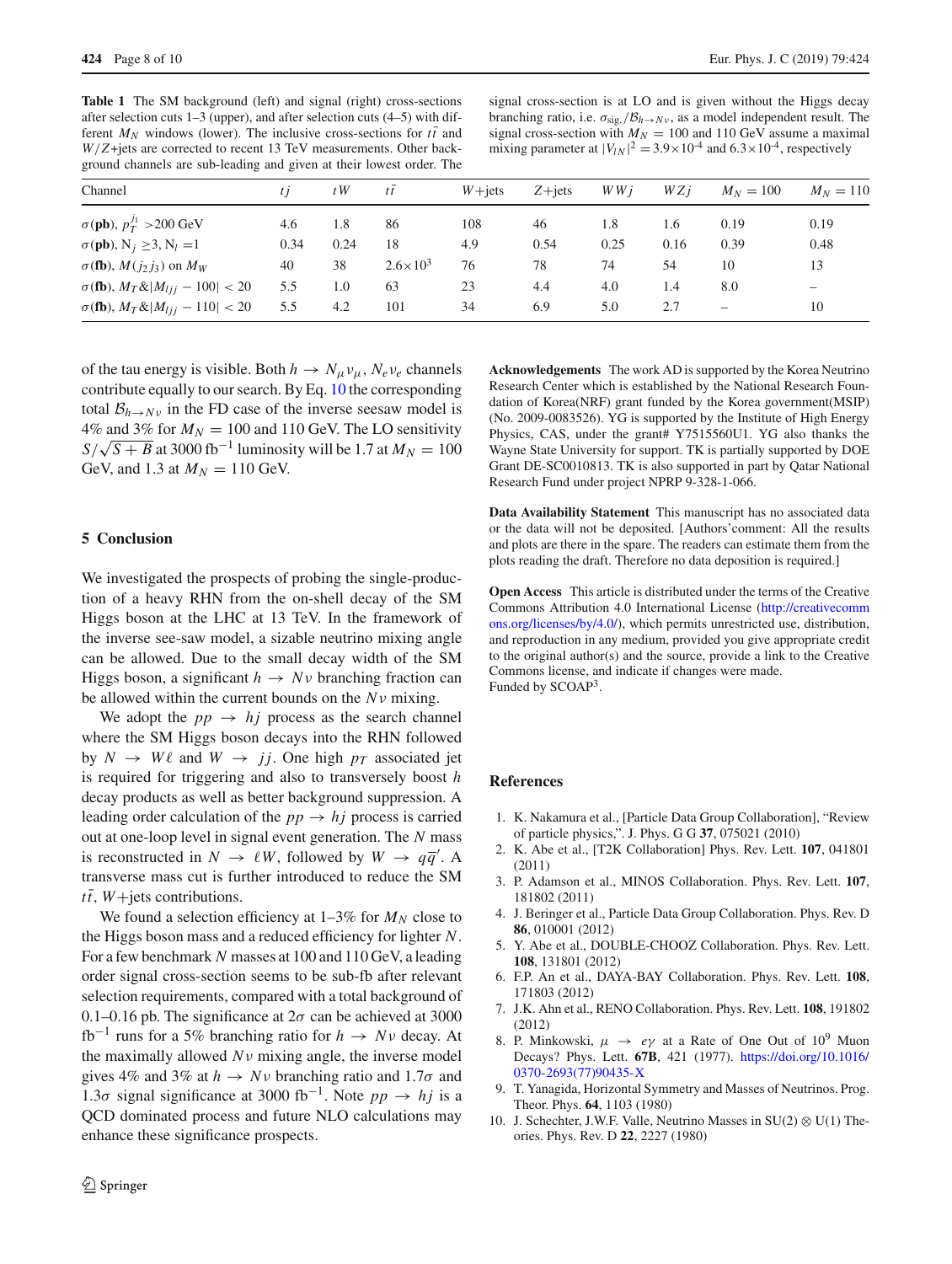- 11. T. Yanagida, in Proceedings of the Work- shop on the Unified Theory and the Baryon Number in the Universe (O. Sawada and A. Sugamoto, eds.), KEK, Tsukuba, Japan, (1979), p. 95
- 12. M. Gell-Mann, P. Ramond, R. Slansky, Supergravity (P. van Nieuwenhuizen et al. eds.), North Holland, Amsterdam, (1979), p. 315
- 13. S. L. Glashow, The future of elementary particle physics, in Proceedings of the 1979 Carg'ese Summer Institute on Quarks and Leptons (M. Levy et al. eds.), Plenum Press, New York, (1980), p. 687
- <span id="page-8-0"></span>14. R.N. ohapatra, G. Senjanovic, Neutrino mass and spontaneous parity violation. Phys. Rev. Lett. **44**, 912 (1980)
- <span id="page-8-1"></span>15. R.N. Mohapatra, Phys. Rev. Lett. **56**, 561 (1986)
- <span id="page-8-2"></span>16. R.N. Mohapatra, J.W.F. Valle, Phys. Rev. D **34**, 1642 (1986)
- <span id="page-8-3"></span>17. F. del Aguila, J. A. Aguilar-Saavedra, Distinguishing seesaw models at LHC with multi-lepton signals, Nucl. Phys. B **813**, 22 (2009). [https://doi.org/10.1016/j.nuclphysb.2008.12.029.](https://doi.org/10.1016/j.nuclphysb.2008.12.029) [arXiv:0808.2468](http://arxiv.org/abs/0808.2468) [hep-ph]
- <span id="page-8-4"></span>18. M. Malinsky, T. Ohlsson, Z. z. Xing, H. Zhang, Non-unitary neutrino mixing and CP violation in the minimal inverse seesaw model, Phys. Lett. B **679**, 242 (2009). [https://doi.org/10.1016/j.physletb.](https://doi.org/10.1016/j.physletb.2009.07.038) [2009.07.038.](https://doi.org/10.1016/j.physletb.2009.07.038) [arXiv:0905.2889](http://arxiv.org/abs/0905.2889) [hep-ph]
- <span id="page-8-5"></span>19. I. Garg, S. Goswami, Vishnudath K. N., N. Khan, Electroweak vacuum stability in presence of singlet scalar dark matter in TeV scale seesaw models, Phys. Rev. D **96**, no. 5, 055020 (2017). [https://doi.](https://doi.org/10.1103/PhysRevD.96.055020) [org/10.1103/PhysRevD.96.055020.](https://doi.org/10.1103/PhysRevD.96.055020) [arXiv:1706.08851](http://arxiv.org/abs/1706.08851) [hep-ph]
- <span id="page-8-6"></span>20. G. 't Hooft, "Naturalness, chiral symmetry, and spontaneous chiral symmetry breaking," NATO Sci. Ser. B **59**, 135 (1980). [https://doi.](https://doi.org/10.1007/978-1-4684-7571-5-9) [org/10.1007/978-1-4684-7571-5-9](https://doi.org/10.1007/978-1-4684-7571-5-9)
- <span id="page-8-7"></span>21. A. Abada, M. Lucente, "Looking for the minimal inverse seesaw realisation," Nucl. Phys. B **885**, 651 (2014). [https://doi.org/](https://doi.org/10.1016/j.nuclphysb.2014.06.003) [10.1016/j.nuclphysb.2014.06.003.](https://doi.org/10.1016/j.nuclphysb.2014.06.003) [arXiv:1401.1507](http://arxiv.org/abs/1401.1507) [hep-ph]
- <span id="page-8-8"></span>22. I. Gogoladze, N. Okada, Q. Shafi, "NMSSM and Seesaw Physics at LHC," Phys. Lett. B **672**, 235 (2009). [https://doi.org/10.1016/j.](https://doi.org/10.1016/j.physletb.2008.12.068) [physletb.2008.12.068.](https://doi.org/10.1016/j.physletb.2008.12.068) [arXiv:0809.0703](http://arxiv.org/abs/0809.0703) [hep-ph]
- <span id="page-8-9"></span>23. A. Das, N. Okada, "Inverse seesaw neutrino signatures at the LHC and ILC," Phys. Rev. D **88**, 113001 (2013). [https://doi.org/10.1103/](https://doi.org/10.1103/PhysRevD.88.113001) [PhysRevD.88.113001.](https://doi.org/10.1103/PhysRevD.88.113001) [arXiv:1207.3734](http://arxiv.org/abs/1207.3734) [hep-ph]
- <span id="page-8-12"></span>24. A. Das, P. S. B. Dev, R. N. Mohapatra, Same Sign vs Opposite Sign Dileptons as a Probe of Low Scale Seesaw Mechanisms. [arXiv:1709.06553](http://arxiv.org/abs/1709.06553) [hep-ph]
- <span id="page-8-10"></span>25. F. Deppisch, J. W. F. Valle, Enhanced lepton flavor violation in the supersymmetric inverse seesaw model," Phys. Rev. D **72**, 036001 (2005). [https://doi.org/10.1103/PhysRevD.72.036001.](https://doi.org/10.1103/PhysRevD.72.036001) [arxiv:hep-ph/0406040](http://arxiv.org/abs/hep-ph/0406040)
- <span id="page-8-11"></span>26. A. Abada, D. Das, A. Vicente, C. Weiland, Enhancing lepton flavour violation in the supersymmetric inverse seesaw beyond the dipole contribution, JHEP **1209**, 015 (2012). [https://doi.org/](https://doi.org/10.1007/JHEP09(2012)015) [10.1007/JHEP09\(2012\)015.](https://doi.org/10.1007/JHEP09(2012)015) [arXiv:1206.6497](http://arxiv.org/abs/1206.6497) [hep-ph]
- <span id="page-8-13"></span>27. A. Das, P. S. Bhupal Dev, N. Okada, Direct bounds on electroweak scale pseudo-Dirac neutrinos from  $\sqrt{s} = 8$  TeV LHC data, Phys. Lett. B **735**, 364 (2014). [https://doi.org/10.1016/j.physletb.2014.](https://doi.org/10.1016/j.physletb.2014.06.058) [06.058.](https://doi.org/10.1016/j.physletb.2014.06.058) [arXiv:1405.0177](http://arxiv.org/abs/1405.0177) [hep-ph]
- <span id="page-8-14"></span>28. P. S. Bhupal Dev, R. Franceschini, R. N. Mohapatra, Bounds on TeV Seesaw Models from LHC Higgs boson Data, Phys. Rev. D **86**, 093010 (2012). [https://doi.org/10.1103/PhysRevD.86.093010.](https://doi.org/10.1103/PhysRevD.86.093010) [arXiv:1207.2756](http://arxiv.org/abs/1207.2756) [hep-ph]
- <span id="page-8-17"></span>29. M. Dittmar, A. Santamaria, M.C. Gonzalez-Garcia, J.W.F. Valle, Production mechanisms and signatures of isosinglet neutral heavy leptons in  $Z^0$  decays. Nucl. Phys. B 332, 1 (1990). [https://doi.org/](https://doi.org/10.1016/0550-3213(90)90028-C) [10.1016/0550-3213\(90\)90028-C](https://doi.org/10.1016/0550-3213(90)90028-C)
- 30. S. Banerjee, P. S. B. Dev, A. Ibarra, T. Mandal, M. Mitra, "Prospects of Heavy Neutrino Searches at Future Lepton Colliders," Phys. Rev. D **92**, 075002 (2015). [https://doi.org/10.1103/PhysRevD.92.](https://doi.org/10.1103/PhysRevD.92.075002) [075002.](https://doi.org/10.1103/PhysRevD.92.075002) [arXiv:1503.05491](http://arxiv.org/abs/1503.05491) [hep-ph]
- <span id="page-8-18"></span>31. A. Das, P. Konar, S. Majhi, "Production of Heavy neutrino in next-to-leading order QCD at the LHC and beyond," JHEP **1606**, 019 (2016). [https://doi.org/10.1007/JHEP06\(2016\)019.](https://doi.org/10.1007/JHEP06(2016)019) [arXiv:1604.00608](http://arxiv.org/abs/1604.00608) [hep-ph]
- <span id="page-8-15"></span>32. C. G. Cely, A. Ibarra, E. Molinaro, S. T. Petcov, "Higgs Decays in the Low Scale Type I See-Saw Model," Phys. Lett. B **718**, 957 (2013). [https://doi.org/10.1016/j.physletb.2012.11.026.](https://doi.org/10.1016/j.physletb.2012.11.026) [arXiv:1208.3654](http://arxiv.org/abs/1208.3654) [hep-ph]
- 33. A. G. Hessler, A. Ibarra, E. Molinaro, S. Vogl, "Impact of the Higgs boson on the production of exotic particles at the LHC," Phys. Rev. D **91**, no. 11, 115004 (2015). [https://doi.org/10.1103/PhysRevD.](https://doi.org/10.1103/PhysRevD.91.115004) [91.115004.](https://doi.org/10.1103/PhysRevD.91.115004) [arXiv:1408.0983](http://arxiv.org/abs/1408.0983) [hep-ph]
- <span id="page-8-16"></span>34. A. M. Gago, P. Hernandez, J. Jones-Perez, M. Losada, A. Moreno Briceno, "Probing the Type I Seesaw Mechanism with Displaced Vertices at the LHC," Eur. Phys. J. C **75**, no. 10, 470 (2015). [https://doi.org/10.1140/epjc/s10052-015-3693-1.](https://doi.org/10.1140/epjc/s10052-015-3693-1) [arXiv:1505.05880](http://arxiv.org/abs/1505.05880) [hep-ph]
- <span id="page-8-19"></span>35. O. Adriani et al., [L3 Collaboration], Search for isosinglet neutral heavy leptons in Z0 decays. Phys. Lett. B **295**, 371 (1992). [https://](https://doi.org/10.1016/0370-2693(92)91579-X) [doi.org/10.1016/0370-2693\(92\)91579-X](https://doi.org/10.1016/0370-2693(92)91579-X)
- <span id="page-8-20"></span>36. M. Acciarri *et al.* [L3 Collaboration], Search for heavy isosinglet neutrinos in  $e^+e^-$  annihilation at 130-GeV less than  $S^{(1/2)}$ less than 189-GeV, hys. Lett. B **461**, 397 (1999)[.https://doi.org/10.](https://doi.org/10.1016/S0370-2693(99)00852-7) [1016/S0370-2693\(99\)00852-7.](https://doi.org/10.1016/S0370-2693(99)00852-7) [arxiv:hep-ex/9909006](http://arxiv.org/abs/hep-ex/9909006)
- <span id="page-8-21"></span>37. P. Achard *et al.* [L3 Collaboration], Search for heavy isosinglet neutrino in  $e^+e^-$  annihilation at LEP, Phys. Lett. B **517**, 67 (2001)[,https://doi.org/10.1016/S0370-2693\(01\)00993-5.](https://doi.org/10.1016/S0370-2693(01)00993-5) [arxiv:107014](http://arxiv.org/abs/107014)
- <span id="page-8-22"></span>38. P. Abreu *et al.* [DELPHI Collaboration], Search for neutral heavy leptons produced in Z decays, Z. Phys. C**74**, 57 (1997) Erratum: [Z. Phys. C **75**, 580 (1997)]. <https://doi.org/10.1007/s002880050370>
- <span id="page-8-26"></span>39. E. Fernandez-Martinez, J. Hernandez-Garcia, J. Lopez-Pavon, Global constraints on heavy neutrino mixing, JHEP **1608**, 033 (2016)[.https://doi.org/10.1007/JHEP08\(2016\)033.](https://doi.org/10.1007/JHEP08(2016)033) yperimagehttp://arxiv.org/abs/1605.08774arXiv:1605.08774 [hep-ph]
- <span id="page-8-23"></span>40. J. de Blas, Electroweak limits on physics beyond the Standard Model, EPJ Web Conf. **60**, 19008 (2013). [https://doi.org/10.1051/](https://doi.org/10.1051/epjconf/20136019008) [epjconf/20136019008.](https://doi.org/10.1051/epjconf/20136019008) [arXiv:1307.6173](http://arxiv.org/abs/1307.6173) [hep-ph]
- 41. F. del Aguila, J. de Blas, M. Perez-Victoria, Effects of new leptons in Electroweak Precision Data, Phys. Rev. D **78**, 013010 (2008). [https://doi.org/10.1103/PhysRevD.78.013010.](https://doi.org/10.1103/PhysRevD.78.013010) [arXiv:0803.4008](http://arxiv.org/abs/0803.4008) [hep-ph]
- <span id="page-8-24"></span>42. E. Akhmedov, A. Kartavtsev, M. Lindner, L. Michaels, J. Smirnov, Improving Electro-Weak Fits with TeV-scale Sterile Neutrinos, JHEP **1305**, 081 (2013). [https://doi.org/10.1007/](https://doi.org/10.1007/JHEP05(2013)081) [JHEP05\(2013\)081.](https://doi.org/10.1007/JHEP05(2013)081) [arXiv:1302.1872](http://arxiv.org/abs/1302.1872) [hep-ph]
- <span id="page-8-25"></span>43. F. F. Deppisch, P. S. Bhupal Dev, A. Pilaftsis, Neutrinos and Collider Physics, New J. Phys. **17**, no. 7, 075019 (2015). [https://doi.](https://doi.org/10.1088/1367-2630/17/7/075019) [org/10.1088/1367-2630/17/7/075019.](https://doi.org/10.1088/1367-2630/17/7/075019) [arXiv:1502.06541](http://arxiv.org/abs/1502.06541) [hepph]
- <span id="page-8-27"></span>44. A. Das, N. Okada, Bounds on heavy Majorana neutrinos in type-I seesaw and implications for collider searches. [arXiv:1702.04668](http://arxiv.org/abs/1702.04668) [hep-ph]
- <span id="page-8-28"></span>45. S. Chatrchyan *et al.* [CMS Collaboration], Search for the standard model Higgs boson decaying to *W*+*W*− in the fully leptonic final state in pp collisions at  $\sqrt{s}$  = 7 TeV, Phys. Lett. B **710**, 91 (2012). [https://doi.org/10.1016/j.physletb.2012.02.076.](https://doi.org/10.1016/j.physletb.2012.02.076) [arXiv:1202.1489](http://arxiv.org/abs/1202.1489) [hep-ex]
- 46. CMS Collaboration [CMS Collaboration], Search for the standard model Higgs boson decaying to a W pair in the fully leptonic final state in pp collisions at  $sqrt(s) = 8$  TeV, CMS-PAS-HIG-12-017
- 47. G. Aad *et al.* [ATLAS Collaboration], Search for the Standard Model Higgs boson in the  $H \rightarrow WW^* \rightarrow \ell \nu \ell \nu$  decay mode with 4.7 /fb of ATLAS data at  $\sqrt{s}$  = 7 TeV, Phys. Lett. B **716**, 62 (2012). [https://doi.org/10.1016/j.physletb.2012.08.010.](https://doi.org/10.1016/j.physletb.2012.08.010) [arXiv:1206.0756](http://arxiv.org/abs/1206.0756) [hep-ex]